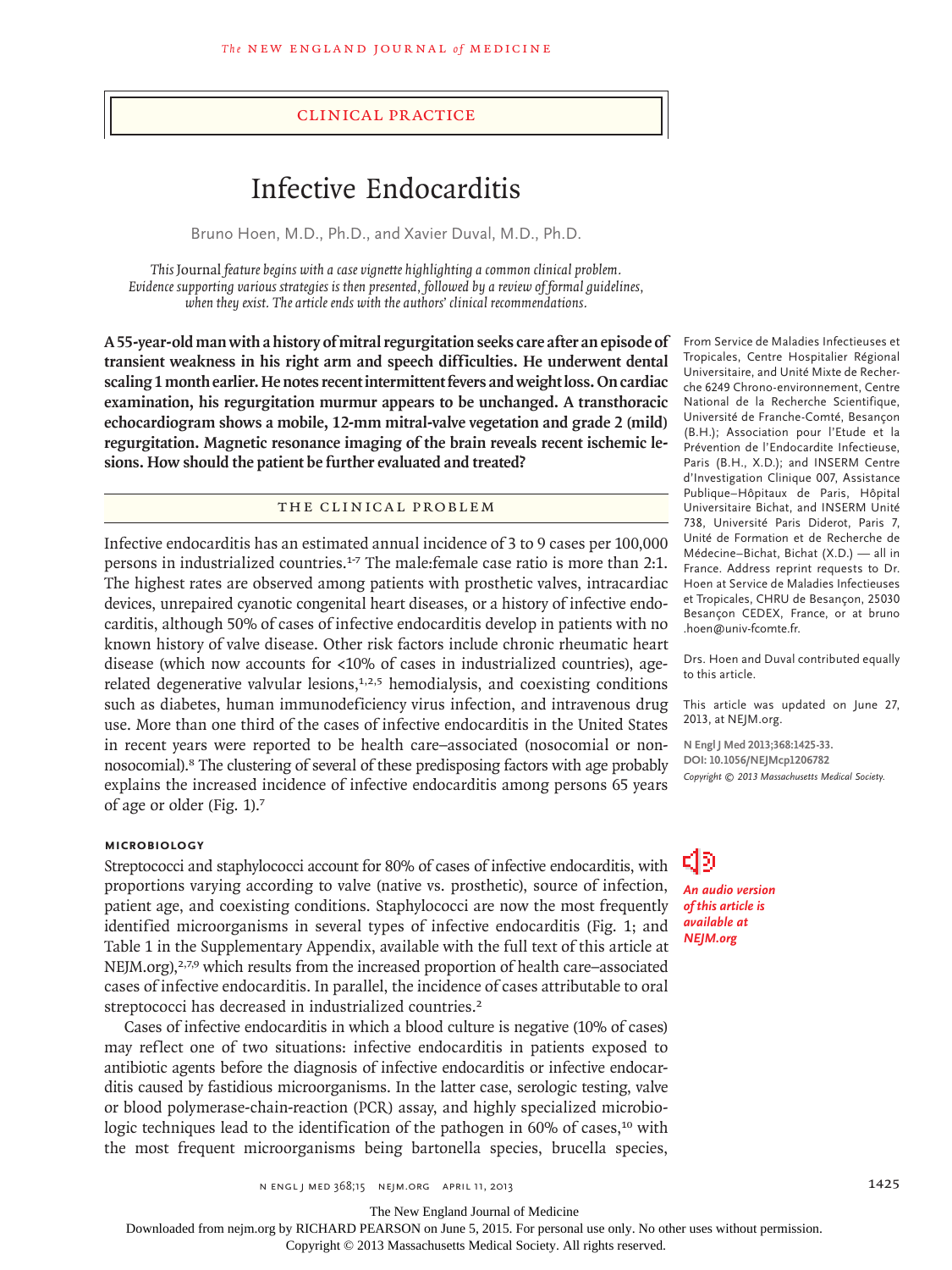#### **key Clinical points**

## **infective endocarditis**

- Staphylococci and streptococci account for 80% of cases of infective endocarditis, with staphylococci currently the most common pathogens.
- Cerebral complications are the most frequent and most severe extracardiac complications. Vegetations that are large, mobile, or in the mitral position and infective endocarditis due to *Staphylococcus aureus* are associated with an increased risk of symptomatic embolism.
- Identifying the causative microorganism is central to diagnosis and appropriate treatment; two or three blood cultures should routinely be drawn before antibiotic therapy is initiated.
- When infective endocarditis is suspected, echocardiography should be performed as soon as possible.
- Indications for surgery include heart failure, uncontrolled infection, and prevention of embolic events.
- Treatment should involve a multidisciplinary team with expertise in cardiology, cardiac surgery, and infectious disease.
- Indications for antibiotic prophylaxis have been restricted to invasive dental procedures in patients with a prosthetic valve, a history of infective endocarditis, or unrepaired cyanotic congenital heart disease.

*Coxiella burnetii* (the agent causing Q fever), bacteria in the HACEK group (haemophilus species, *Aggregatibacter* [formerly *Actinobacillus*] *actinomycetemcomitans*, *Cardiobacterium hominis*, *Eikenella corrodens*, and *Kingella kingae*), and *Tropheryma whipplei*. 6,10,11

# **PATHOGENESIS**

Normal valvular endothelium is naturally resistant to colonization by bacteria. In the conventional model of native-valve infectious endocarditis, infection results from the colonization of damaged valvular endothelium by circulating bacteria with specific adherence properties. Endothelial damage may result from so-called jet lesions due to turbulent blood flow or may be provoked by electrodes or catheters or by repeated intravenous injections of solid particles in intravenous-drug users. Chronic inflammation, as in chronic rheumatic heart disease and degenerative valvular lesions,<sup>12</sup> may also promote infective endocarditis. However, the conventional model may not accurately explain the pathogenesis of infective endocarditis due to intracellular microorganisms, such as *C. burnetii*, bartonella species, or *T. whippelii*, in which the exposure and immune response of the host may play a prominent role.<sup>13</sup>

# **CLASSIFICATION**

Whereas infective endocarditis was previously classified according to its mode of presentation (acute, subacute, or chronic), it is now categorized according to underlying cardiac conditions, location, the presence of intracardiac devices, or the mode of acquisition. These classifications overlap, with some cases of infective endocarditis belonging to

more than one group. Table 1 in the Supplementary Appendix shows the distribution of cases among these categories and the corresponding microorganisms.

### **OUTCOMES**

In contemporary population-based studies of infective endocarditis in industrialized countries, inhospital mortality ranges from 15 to 22%,<sup>5,7</sup> and 5-year mortality is approximately 40%.<sup>14</sup> However, rates vary widely across subgroups of patients. For instance, in-hospital mortality is less than 10% among patients with right-sided lesions or oral streptococcal, left-sided, native-valve lesions, whereas it is 40% or more among patients with prosthetic-valve infective endocarditis due to *Staphylococcus aureus*. In a multivariate analysis assessing risk factors for death among patients with infective endocarditis, independent predictors included higher age, *S. aureus* infection, heart failure, cerebrovascular and embolic events, and health care–associated infective endocarditis.5,7

## STRATEGIES AND EVIDENCE

## **PRESENTATION AND DIAGNOSIS**

The diagnosis of infective endocarditis is generally based on clinical, microbiologic, and echocardiographic findings. The Duke criteria (Table 1) have sensitivity and specificity of more than 80% and are the reference criteria for diagnosis.<sup>15</sup> However, they should not replace clinical judgment for diagnosis in the individual patient, especially in the first stage of care.

Fever is common, occurring in 80% of cases.<sup>6,7</sup> In large, contemporary case series, recognition of

The New England Journal of Medicine

Downloaded from nejm.org by RICHARD PEARSON on June 5, 2015. For personal use only. No other uses without permission.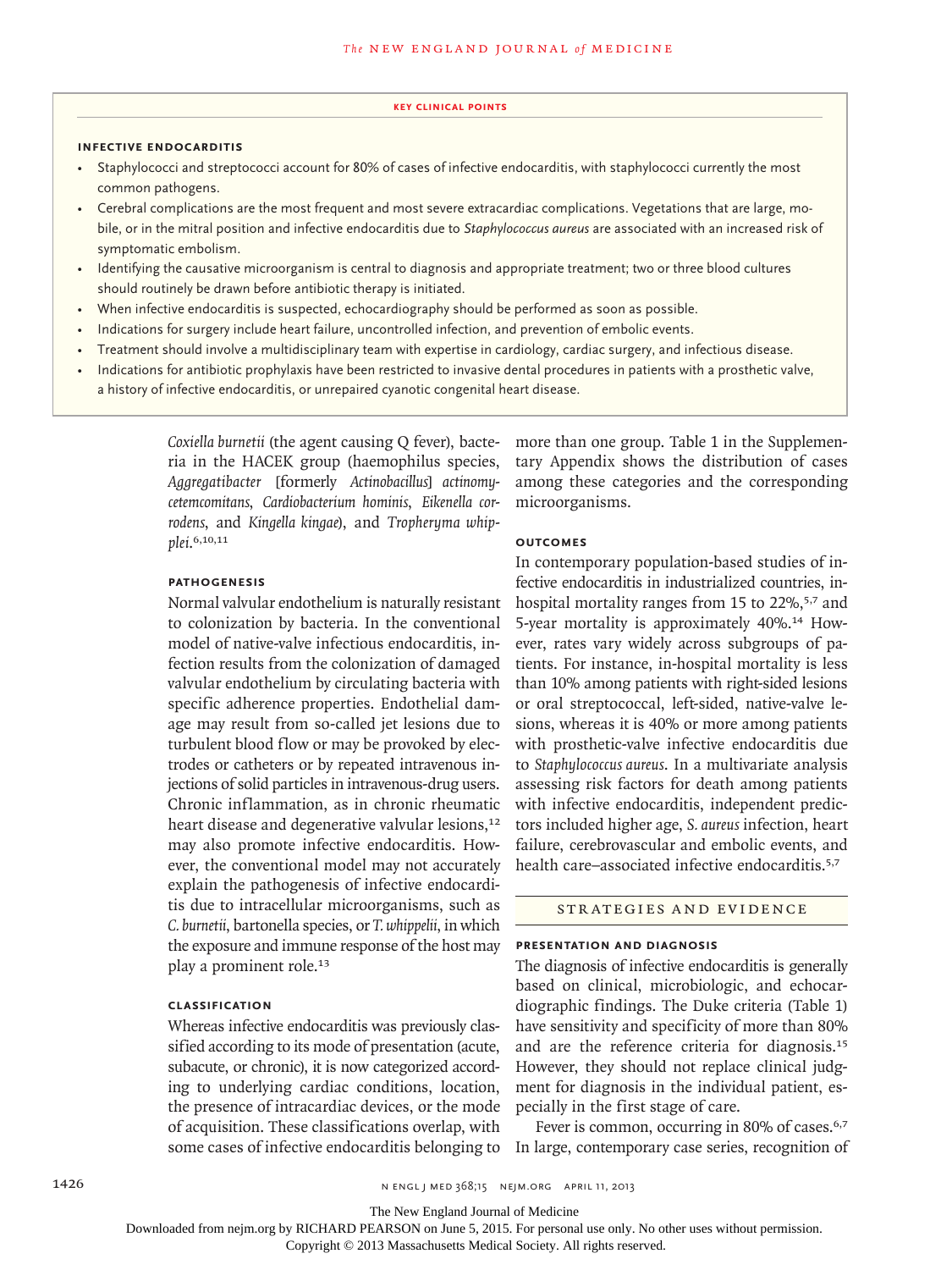

a new murmur and worsening of a known murmur are reported in 48% and 20% of cases, respectively. Other signs are less common: hematuria in 25% of cases, splenomegaly in 11%, splinter hemorrhages in 8%, Janeway's lesions in 5%, Roth's spots in 5%, and conjunctival hemorrhage in 5%. Sepsis, meningitis, unexplained heart failure, septic pulmonary emboli, stroke, acute peripheral arterial occlusion, and renal failure may also be presenting manifestations.16 Elevated inflammatory markers (erythrocyte sedimentation rate and C-reactive protein level) are observed in two thirds of cases, and leukocytosis and anemia in about half the cases.<sup>6,17</sup>

Cerebral complications are the most severe extracardiac complications of infective endocarditis, as well as the most frequent (occurring in 15 to 20% of patients).18,19 They include ischemic and hemorrhagic stroke (preceding the diagnosis of infective endocarditis in  $60\%$  of patients<sup>20,21</sup>), transient ischemic attack, silent cerebral embolism, mycotic aneurysm, brain abscess, and meningitis. Specific characteristics of vegetations (those that are large, mobile, and located in the mitral valve) $21$ and *S. aureus* infection<sup>21,22</sup> have been associated with an increased risk of symptomatic embolic events. Systematic magnetic resonance imaging (MRI) of the brain may reveal cerebral abnormalities in up to 80% of patients, including embolic events (mostly asymptomatic) in 50%.<sup>23</sup>

Mycotic aneurysms result from septic arterial embolism to the intraluminal space or vasa vasorum and spread of infection through the vessel wall. These aneurysms were reported in 5% of cases in older case series,<sup>24</sup> but they are now detected more frequently because of the wider use of imaging. Magnetic resonance angiography is the best confirmation test.<sup>25</sup>

# **MICROBIOLOGIC DIAGNOSIS**

Identifying the causative microorganism is central to making the diagnosis of infective endocarditis and guiding antimicrobial treatment. Blood cultures should be performed routinely before the administration of antibiotics. When three sets of blood cultures are performed, the pathogen is identified in about 90% of cases. Serologic tests for bartonella, *C. burnetii*, and brucella should be performed in patients with negative blood cultures who have risk factors for these infections. If the causative pathogen has not been identified by means of blood cultures and the patient requires valve surgery, gene amplification in cardiac-valve specimens, as well as immunostaining techniques, if available, may yield a microbiologic diagnosis.<sup>10,26,27</sup>

# **DIAGNOSIS OF VALVULAR LESIONS**

Transthoracic echocardiography is performed first and is better than transesophageal echocardiog-

The New England Journal of Medicine

Downloaded from nejm.org by RICHARD PEARSON on June 5, 2015. For personal use only. No other uses without permission.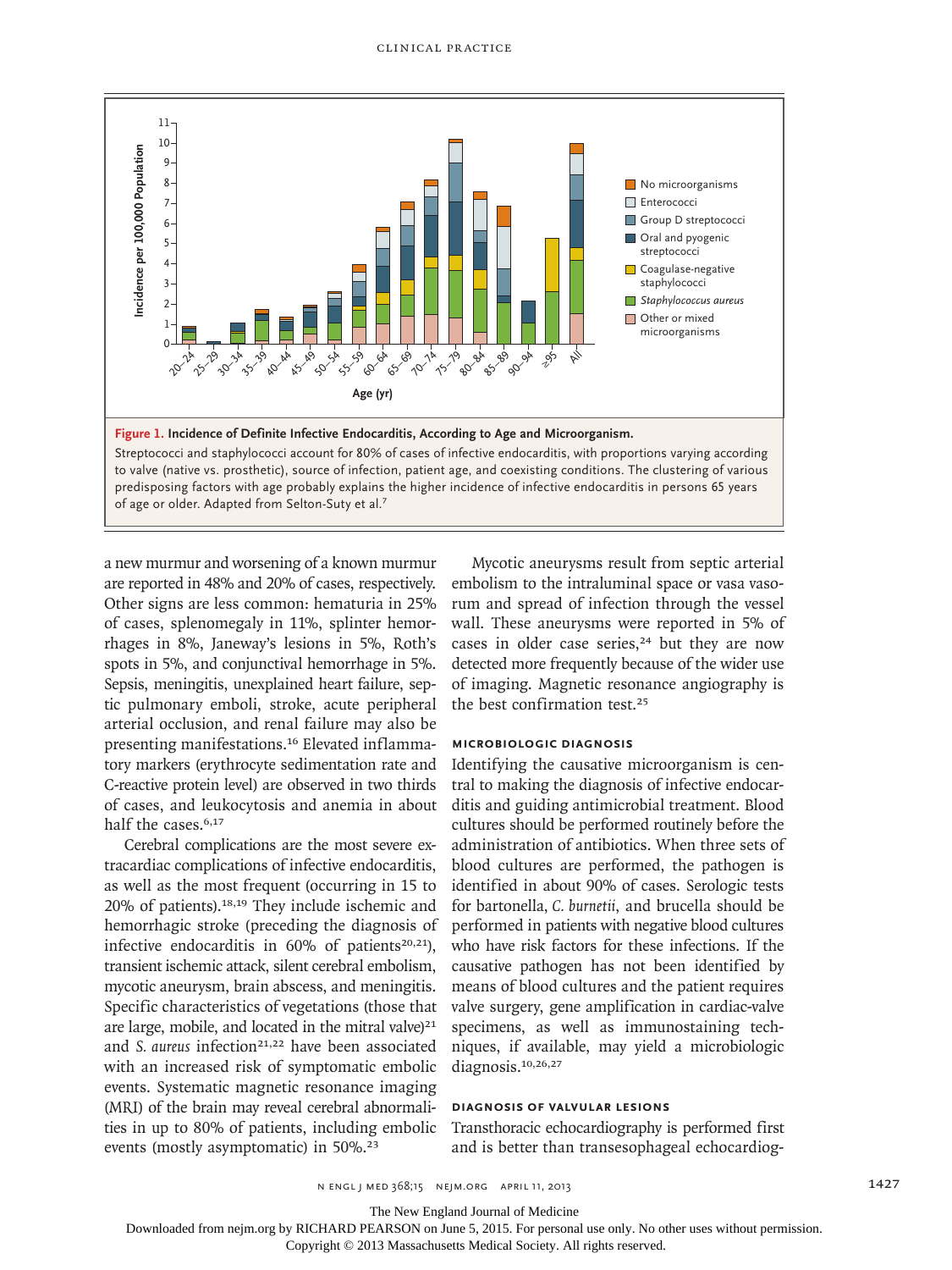#### **Table 1. Duke Criteria for the Diagnosis of Infective Endocarditis.\***

#### **Definite diagnosis**

Pathological criteria: microorganisms identified by culture or histologic examination of a vegetation, a vegetation that has embolized, or an intracardiac abscess specimen; or active endocarditis confirmed by histologic examination of vegetation or intracardiac abscess

Clinical criteria: two major, one major and three minor, or five minor criteria

Major clinical criteria

Blood culture positive for infective endocarditis

Microorganisms typically associated with infective endocarditis identified from two separate blood cultures: viridans streptococci, *Streptococcus bovis*, bacteria in the HACEK group, or *Staphylococcus aureus*; or community-acquired enterococci in the absence of a primary focus

Microorganisms consistent with infective endocarditis identified from persistently positive blood cultures: at least two positive cultures of blood samples drawn >12 hr apart, or positive results of all of three or a majority of four or more separate blood cultures (with first and last samples drawn at least 1 hr apart)

Single positive blood culture for *Coxiella burnetii* or IgG antibody titer for Q fever phase 1 antigen >1:800

Evidence of endocardial involvement

Echocardiogram positive for infective endocarditis: pendulum-like intracardiac mass on valve or supporting structures, in the path of regurgitant jets, or on implanted material in the absence of an alternative anatomical explanation; abscess; or new partial dehiscence of prosthetic valve†

New valvular regurgitation (worsening or changing of preexisting murmur not a sufficient criterion)

#### Minor clinical criteria

Predisposition to infective endocarditis, such as a predisposing heart condition, or intravenous drug use

Fever, defined as a temperature >38°C

Vascular phenomena, such as major arterial emboli, septic pulmonary infarcts, mycotic aneurysm, intracranial hemorrhage, conjunctival hemorrhage, and Janeway's lesions

Immunologic phenomena, such as glomerulonephritis, Osler's nodes, Roth's spots, and rheumatoid factor

Microbiologic evidence: positive blood culture but with no major clinical criterion met or serologic evidence of active infection with an organism consistent with infective endocarditis

## **Possible diagnosis**

Clinical criteria (see above): one major criterion and one minor criterion or three minor criteria

## **Rejected diagnosis**

Firmly established alternative diagnosis; resolution of infective endocarditis–like syndrome with antibiotic therapy for ≤4 days; no pathological evidence of infective endocarditis at surgery or autopsy, with antibiotic therapy for ≤4 days; or criteria for possible infective endocarditis not met

\* Adapted from Li et al.15 HACEK denotes haemophilus species, *Aggregatibacter* (formerly *Actinobacillus*) *actinomycetemcomitans*, *Cardiobacterium hominis*, *Eikenella corrodens*, and *Kingella kingae*.

† Transesophageal echocardiography is recommended in patients with prosthetic valves and possible infective endocarditis according to clinical criteria or infective endocarditis complicated by paravalvular abscess; transthoracic echocardiography is recommended as the first test in other patients.

raphy for detecting abscesses in the anterior aortic valve in a patient with a prosthetic valve and for assessing the hemodynamic consequences of valvular dysfunction. Transesophageal echocardiography has higher sensitivity and specificity overall and is recommended when the results of transthoracic echocardiography are negative and there is a high clinical suspicion, poor imaging quality, and the presence of prosthetic valves or an intracardiac device, as well as in cases in which the transthoracic echocardiographic findings are suggestive of infective endocarditis but not definitive.

Combined transthoracic and transesophageal echocardiography shows vegetations (Fig. 2) in 90% of cases, valve regurgitation in 60%, paravalvular abscess in 20%,<sup>6,7</sup> and infrequently, dehiscence of the prosthesis, pseudoaneurysms, and fistulas. In cases with initially negative findings on echocardiography, repeat examination should be performed if infective endocarditis continues to be suspected. Repeat transthoracic or transesophageal echocardiography is recommended if a new complication is suspected and when therapy has been completed.

The New England Journal of Medicine

Downloaded from nejm.org by RICHARD PEARSON on June 5, 2015. For personal use only. No other uses without permission.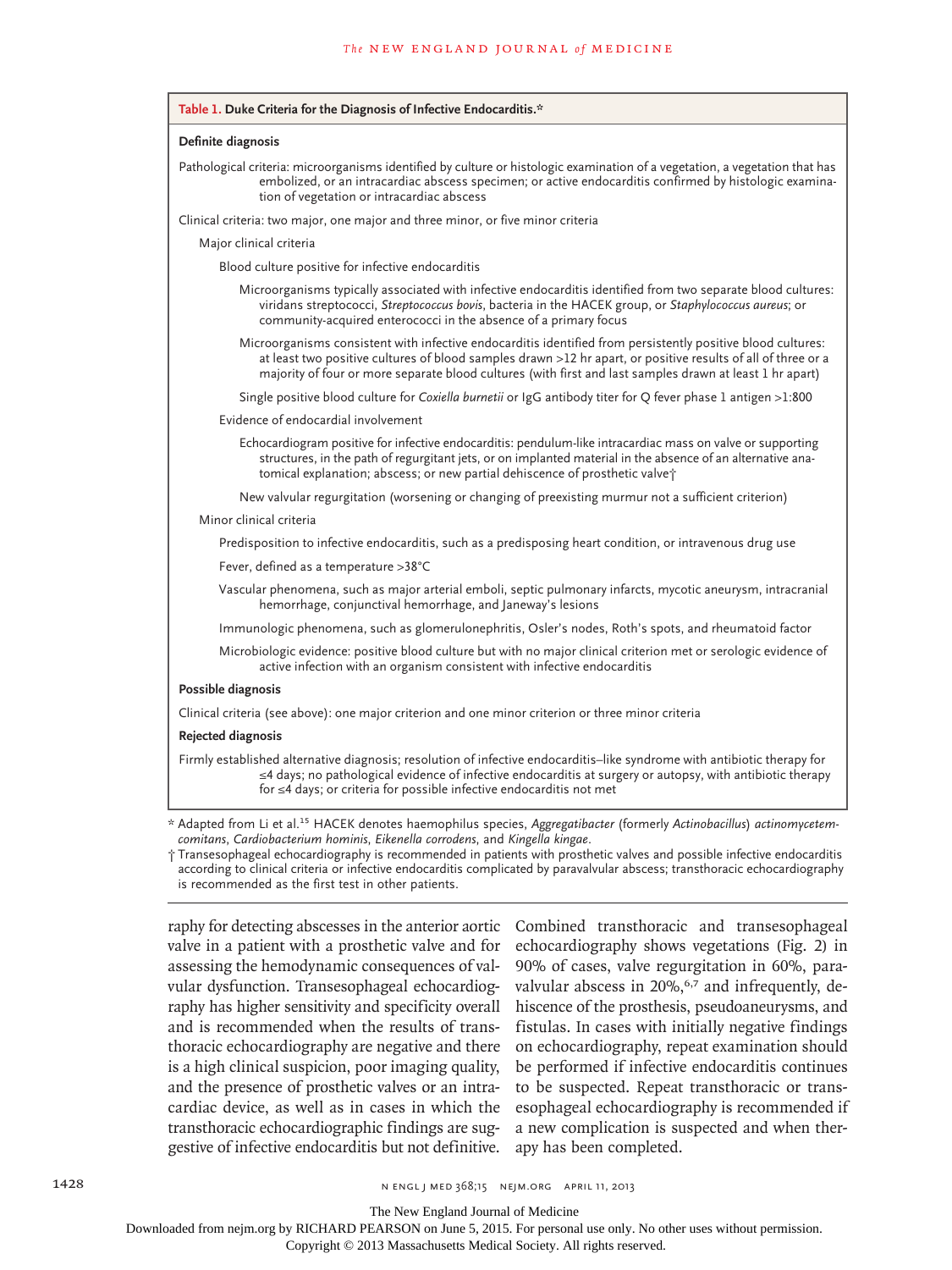## **TREATMENT**

The treatment of patients with suspected or confirmed infective endocarditis should be provided by a multidisciplinary team with expertise in cardiology, cardiac surgery, and infectious disease.<sup>28</sup> Successful treatment is dependent on eradication of the causative agent, which requires prolonged bactericidal antibiotic treatment. Surgery may contribute to this goal by removing infected material and draining abscesses.

# *Antibiotic Treatment*

Guidelines for appropriate antibiotic treatment of infective endocarditis are published by professional societies and updated regularly.<sup>29-31</sup> Table 2 in the Supplementary Appendix is adapted from the European Society of Cardiology guidelines and reviews antibiotic regimens recommended before an organism is identified and for most common causative bacteria.<sup>30</sup>

For native-valve infective endocarditis due to common microorganisms, the duration of antibiotic treatment ranges from 2 weeks (for uncomplicated infective endocarditis due to fully penicillin-susceptible streptococci treated with a beta-lactam antibiotic combined with an aminoglycoside) to 6 weeks (for enterococcal infective endocarditis). For infective endocarditis involving a prosthetic valve, the duration of antibiotic therapy is usually 6 weeks, and regimens are basically the same as those for native-valve infective endocarditis, with the notable exception of staphylococcal prosthetic-valve infective endocarditis, for which the regimen should include both rifampin, whenever the strain is susceptible to this antibiotic, and gentamicin.

When valve replacement is performed during antibiotic treatment of native-valve infective endocarditis, the duration of antibiotic therapy should remain the same as the duration recommended for native-valve infective endocarditis and should not be switched to that recommended for prosthetic-valve infective endocarditis. In both native-valve and prosthetic-valve infective endocarditis, the duration of treatment should be calculated from the first day of appropriate antibiotic therapy, not from the day of surgery. After surgery, a new full course of treatment should be started only if valve cultures are positive.<sup>32</sup>

Among aminoglycosides, only gentamicin has been fully evaluated for the treatment of infective endocarditis and should be used when the disease is caused by gram-positive cocci. Clinical



**Figure 2. Transesophageal Echocardiogram Showing a Large Vegetation on a Native Mitral Valve.** A large vegetation (white arrow) can be seen near the mitral valve (black arrow). LA denotes left atrium, and LV left ventricle.

trials have shown that a 14-day course of gentamicin, given once daily instead of twice daily, in combination with ceftriaxone is effective for the treatment of uncomplicated cases of streptococcal infective endocarditis involving a native valve.<sup>33,34</sup> Combination therapy with a beta-lactam antibiotic and an aminoglycoside should be used for prosthetic-valve infective endocarditis (Table 2 in the Supplementary Appendix).

In cases of enterococcal infective endocarditis, whenever the strain does not exhibit high-level resistance to gentamicin, that drug should be used in combination with an antibiotic agent that is active against the bacterial cell wall. Gentamicin is generally given for the full 6-week course of antibiotic treatment; however, in an observational study, the cure rate of enterococcal infective endocarditis was as high as 81%, with a median duration of aminoglycoside administration of 15 days. This suggests that shorter courses of aminoglycosides (2 to 3 weeks), which minimize the risk of renal toxicity, may be effective.35 The question of whether gentamicin should be administered in divided daily doses continues to be debated; clinical data are lacking, and experimental data are conflicting. The combination of ampicillin (at a dose of 12 g per 24 hours) with ceftriaxone (at a dose of 2 g twice daily) may be effective in infective endocarditis due to *Enterococcus faecalis*, regardless of whether the strain is highly resistant to gentamicin<sup>36</sup> or not highly resistant.<sup>37</sup>

Gentamicin is no longer recommended for staphylococcal infective endocarditis involving a native valve, because there is no documented clinical benefit and there is a risk of nephrotox-

The New England Journal of Medicine

Downloaded from nejm.org by RICHARD PEARSON on June 5, 2015. For personal use only. No other uses without permission.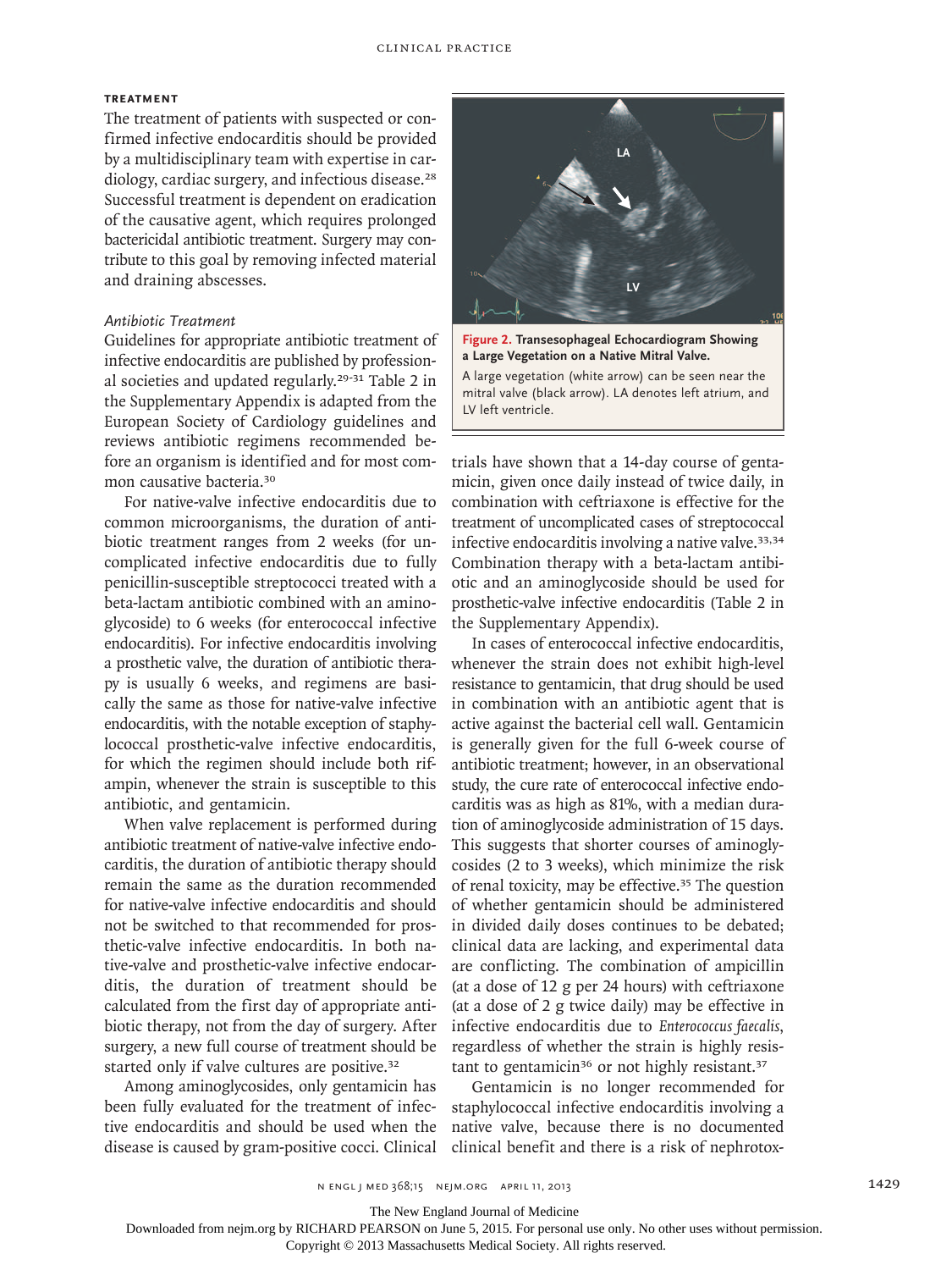icity.38 In cases involving a prosthetic valve, however, a regimen that includes gentamicin for the first 2 weeks is recommended, especially in cases of methicillin-resistant *S. aureus* (MRSA) infection, to mitigate the risk of selection of rifampinresistant escape mutants.

Daptomycin (at a dose of 6 mg per kilogram of body weight per day, given once daily) was approved by the Food and Drug Administration for adults with *S. aureus* bacteremia and rightsided infective endocarditis, on the basis of a randomized trial showing its noninferiority to standard therapy (vancomycin or an antistaphylococcal penicillin).39 Observational studies have also shown the efficacy of daptomycin in patients with left-sided infective endocarditis<sup>40</sup> and in patients with infective endocarditis involving an implanted intracardiac device (with daptomycin used at a dose of 8 to 10 mg per kilogram per day).41 Daptomycin has been recommended as an alternative to vancomycin for the treatment of adults with infective endocarditis due to MRSA.<sup>42</sup>

## *Surgical Treatment*

The rate of early valve replacement or repair (i.e., surgery performed during the course of antibiotic treatment for infective endocarditis) has increased over the past three decades to approximately 50%.6,7 The main indications for early valve surgery are heart failure, uncontrolled infection, and prevention of embolic events (Table 2).30 Observational studies assessing associations between the timing of surgery and outcomes have yielded inconsistent results.<sup>14</sup>

In a recent randomized trial involving 76 patients with severe left-sided infective endocarditis and a large vegetation but no indications for emergency surgery at the time of randomization, the incidence of the composite end point of inhospital death or embolic events within the first 6 weeks after randomization was significantly lower among patients assigned to surgery within 48 hours after randomization than among those assigned to usual care (3% vs. 23%); the benefit was driven by the reduction in embolic events.<sup>43</sup> However, it is unclear whether these results should be generalized to support the routine use of early valve surgery, because the patients enrolled in this study were young (mean age, 47 years), with a low frequency of coexisting conditions and very low mortality (<5%).

still have an indication for valve surgery. The decision to proceed with surgery must take into account the risk of further embolism and the risks associated with surgery. The incidence of stroke among patients receiving appropriate antimicrobial therapy decreases from 4.8 cases per 1000 patient-days in the first week of therapy to 1.7 per 1000 patient-days in the second week, with further decreases thereafter.<sup>20</sup> A history of embolic stroke or transient ischemic attack is not in itself a contraindication to surgery. Postoperative neurologic deterioration is infrequent after a silent cerebral embolism or a transient ischemic attack. After an ischemic stroke, the risk associated with surgery depends on the neurologic condition of the patient<sup>19</sup>; generally, surgery is performed if the patient does not have severe neurologic damage, as long as cerebral hemorrhage has been ruled out by means of cerebral imaging.<sup>30</sup>

## *Anticoagulant and Antiplatelet Therapies*

Observational data have suggested an increased risk of death from cerebral hemorrhage, with no reduction in the risk of embolic events, in patients with prosthetic-valve infective endocarditis due to *S. aureus* who were receiving treatment with oral anticoagulant agents.44 European Society of Cardiology guidelines currently recommend that in patients already receiving oral anticoagulant therapy in whom infective endocarditis develops and is complicated by ischemic and nonhemorrhagic stroke, the oral anticoagulant agent be replaced with heparin for 2 weeks; however, the guidelines acknowledge the low level of evidence supporting this recommendation.<sup>30</sup>

Antiplatelet agents are not recommended for patients with infective endocarditis. In a doubleblind, placebo-controlled trial, patients with infective endocarditis who were randomly assigned to receive aspirin at a dose of 325 mg per day for 4 weeks had no significant decrease in the incidence of embolic events and had a nonsignificant increase in the rate of cerebral bleeding episodes.45 Observational studies have yielded conflicting findings with respect to the associations of aspirin use before infective endocarditis with risks of death and embolic events.<sup>46-49</sup> In the absence of bleeding, aspirin taken for other indications may not need to be discontinued.

## *Prophylaxis*

In the past decade, on the basis of expert opinion, indications for antibiotic prophylaxis against infec-

After a cerebral embolic event, most patients

The New England Journal of Medicine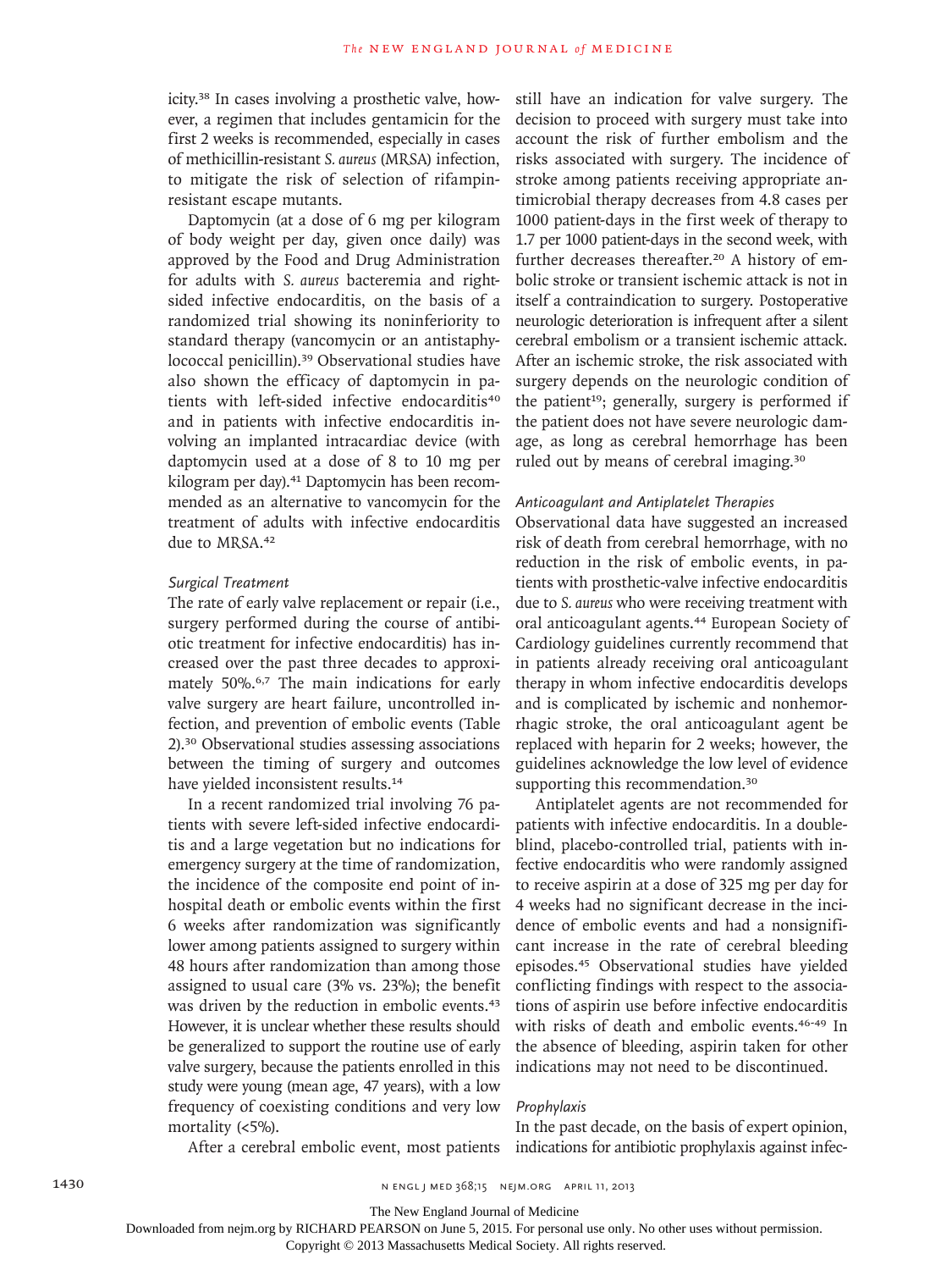| Table 2. Indications for and Timing of Surgery in Patients with Left-Sided, Native-Valve Infective Endocarditis.*                                                                                                             |                    |
|-------------------------------------------------------------------------------------------------------------------------------------------------------------------------------------------------------------------------------|--------------------|
| Indication                                                                                                                                                                                                                    | Timing of Surgery; |
| <b>Heart failure</b>                                                                                                                                                                                                          |                    |
| Aortic or mitral-valve infective endocarditis with severe acute regurgitation or obstruction caus-<br>ing refractory pulmonary edema or cardiogenic shock                                                                     | Emergency          |
| Aortic or mitral-valve infective endocarditis with fistula into a cardiac chamber or pericardium<br>causing refractory pulmonary edema or cardiogenic shock                                                                   | Emergency          |
| Aortic or mitral-valve infective endocarditis with severe acute regurgitation or obstruction and<br>persistent heart failure or signs of poor hemodynamic tolerance (early mitral-valve closure or<br>pulmonary hypertension) | Urgent             |
| Aortic or mitral-valve infective endocarditis with severe regurgitation and heart failure easily con-<br>trolled with medical treatment                                                                                       | Elective           |
| Uncontrolled infection                                                                                                                                                                                                        |                    |
| Locally uncontrolled infection (abscess, false aneurysm, fistula, enlarging vegetation, or dehis-<br>cence of prosthetic valve)                                                                                               | Urgent             |
| Persistent fever and positive blood cultures for >5-7 days                                                                                                                                                                    | Urgent             |
| Infection caused by fungi or multidrug-resistant organisms, such as Pseudomonas aeruginosa<br>and other gram-negative bacilli                                                                                                 | Elective           |
| <b>Prevention of embolism</b>                                                                                                                                                                                                 |                    |
| Aortic or mitral-valve infective endocarditis with large vegetations (>10 mm in length) after one<br>or more embolic episodes, despite appropriate antibiotic therapy, especially during the first<br>2 weeks of therapy      | Urgent             |
| Aortic or mitral-valve infective endocarditis with large vegetations (>10 mm) and other predictors<br>of complicated course (heart failure, persistent infection, or abscess)                                                 | Urgent             |
| Isolated, very large vegetations (>15 mm); surgery may be preferred if a procedure preserving<br>the native valve is feasible                                                                                                 | Urgent             |

\* Adapted from Habib et al.<sup>30</sup>

† Emergency surgery was defined as surgery performed within 24 hours after the condition was identified, urgent surgery as that performed within a few days after the condition was identified, and elective surgery as that performed after at least 1 or 2 weeks of antibiotic therapy.

tive endocarditis have been restricted to patients who have a prosthetic valve, a history of infective endocarditis, or unrepaired cyanotic congenital heart disease and who are planning to undergo an invasive dental procedure; the recommended regimens are summarized in Table 3 in the Supplementary Appendix.30,50 In the United Kingdom, antibiotic prophylaxis against infective endocarditis is no longer recommended in any circumstances.<sup>51</sup> To date, reports indicate no appreciable increase in the incidence of infective endocarditis due to viridans group streptococci since the guidelines were revised to recommend a restricted use of antibiotic prophylaxis.52,53 Good oral, dental, and skin hygiene are recommended to reduce risks.

## AREAS OF UNCERTAINTY

The appropriate duration of antibiotic therapy, especially aminoglycosides, remains uncertain. Although a combination of oral ciprofloxacin and rifampin was reported to be effective for *S. aureus* infective endocarditis in a study of intravenousdrug users,<sup>54</sup> oral therapy cannot currently be recommended for infective endocarditis.

Despite the recent randomized trial suggesting a benefit of early surgery,<sup>43</sup> the appropriate timing of surgery remains controversial. When surgery is performed within the first week of antibiotic treatment, there may be increased risks of relapse and prosthetic-valve dysfunction.<sup>55</sup>

The usefulness of systematic brain imaging and the preferred treatment of patients with infective endocarditis and cerebral mycotic aneurysms are also uncertain. Because unruptured aneurysms may resolve with antibiotic therapy alone,<sup>24</sup> such patients should receive antibiotics, with serial angiography performed to document the resolution of the aneurysm. Endovascular treatment should be pursued only if the aneurysm is very large (e.g., >10 mm) or if it is not resolving or is enlarging despite treatment with antibiotics.<sup>25</sup>

n engl j med 368;15 nejm.org april 11, 2013 1431 1431 1431

The New England Journal of Medicine

Downloaded from nejm.org by RICHARD PEARSON on June 5, 2015. For personal use only. No other uses without permission.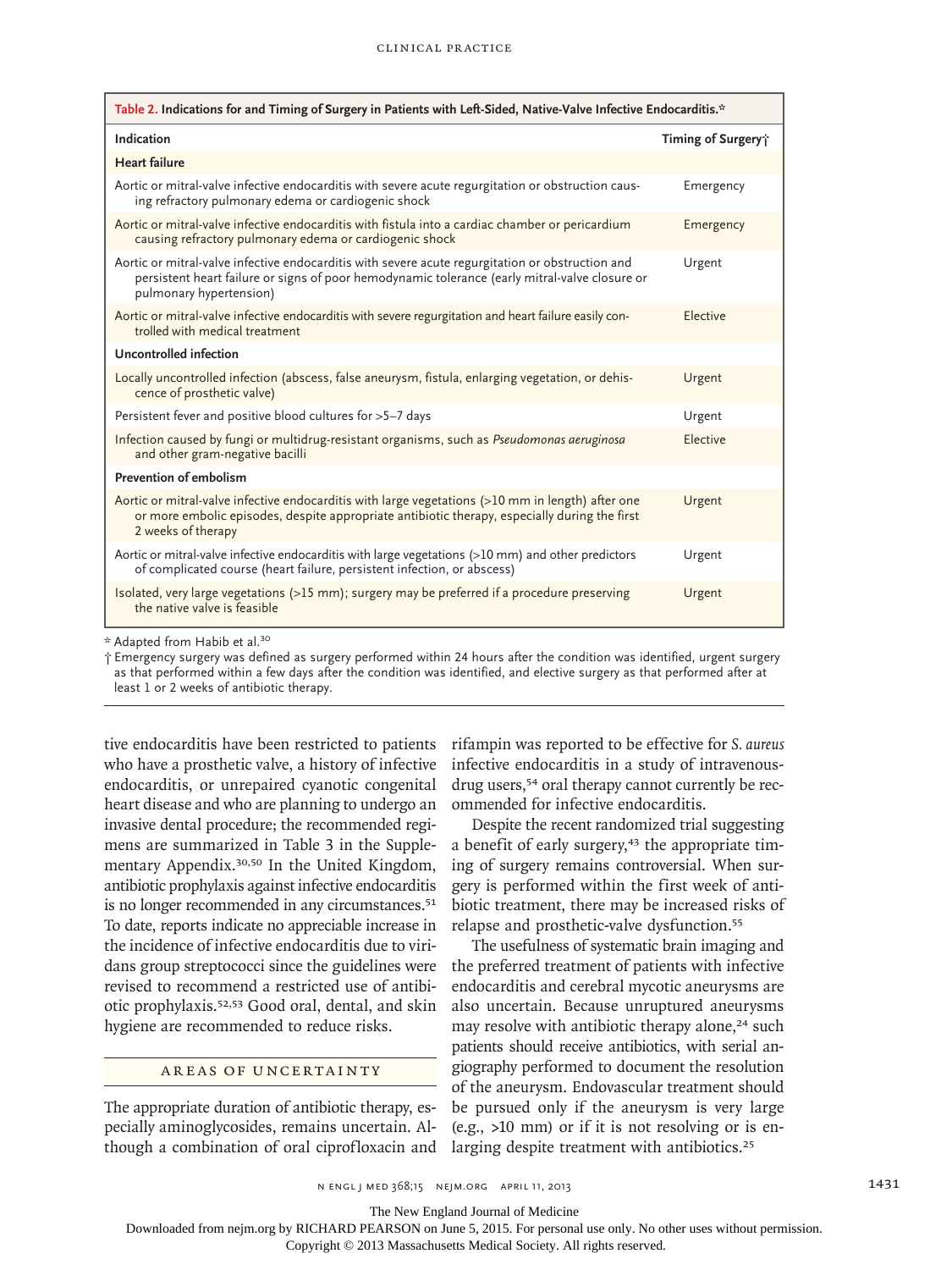# GUIDELINES

Guidelines addressing the prophylaxis and management of infective endocarditis have been published by professional societies in the United States and Europe.29-31 The recommendations presented here are largely consistent with these guidelines.

# CONCLUSIONS A ND R ECOMMENDATIONS

The patient in the vignette has evidence of native mitral-valve infective endocarditis complicated by cerebral emboli. Antibiotic treatment should be started immediately after two to three blood cultures have been drawn. Pending culture results, an aminopenicillin with beta-lactam inhibitor (either ampicillin with sulbactam or amoxicillin with clavulanate potassium $)^{29,30}$  should be given in combination with gentamicin. The recent cerebral embolic events and the large, mobile mitralvalve vegetation seen on the echocardiogram are indications for urgent mitral-valve surgery, in the absence of contraindications. If blood cultures are still negative at the time of surgery, a sample of valve tissue should be obtained for culture, and a broad-range PCR assay should be performed to help identify the causative microorganism, with adaptation of the antibiotic regimen to the identified microorganism. The patient should be counseled concerning the prevention of recurrent infective endocarditis (oral and overall hygiene and appropriate use of antibiotic prophylaxis, given that he will now have both a history of infective endocarditis and a prosthetic valve).

Dr. Duval reports receiving grant support through his institution from Pfizer and travel expenses from Roche. No other potential conflict of interest relevant to this article was reported.

Disclosure forms provided by the authors are available with the full text of this article at NEJM.org.

We thank Dr. L. Kritharides and Dr. R.W. Sy for sharing data from the Australian population-based study on infective endocarditis.

#### **REFERENCES**

**1.** Correa de Sa DD, Tleyjeh IM, Anavekar NS, et al. Epidemiological trends of infective endocarditis: a population-based study in Olmsted County, Minnesota. Mayo Clin Proc 2010;85:422-6. [Erratum, Mayo Clin Proc 2010;85:772.]

**2.** Duval X, Delahaye F, Alla F, et al. Temporal trends in infective endocarditis in the context of prophylaxis guideline modifications: three successive population-based surveys. J Am Coll Cardiol 2012;59:1968-76.

**3.** Fedeli U, Schievano E, Buonfrate D, Pellizzer G, Spolaore P. Increasing incidence and mortality of infective endocarditis: a population-based study through a record-linkage system. BMC Infect Dis 2011;11:48.

**4.** Federspiel JJ, Stearns SC, Peppercorn AF, Chu VH, Fowler VG Jr. Increasing US rates of endocarditis with Staphylococcus aureus: 1999-2008. Arch Intern Med 2012; 172:363-5.

**5.** Sy RW, Kritharides L. Health care exposure and age in infective endocarditis: results of a contemporary populationbased profile of 1536 patients in Australia. Eur Heart J 2010;31:1890-7.

**6.** Murdoch DR, Corey GR, Hoen B, et al. Clinical presentation, etiology, and outcome of infective endocarditis in the 21st century: the International Collaboration on Endocarditis-Prospective Cohort Study. Arch Intern Med 2009;169:463-73.

**7.** Selton-Suty C, Célard M, Le Moing V, et al. Preeminence of Staphylococcus aureus in infective endocarditis: a 1-year

population-based survey. Clin Infect Dis 2012;54:1230-9.

**8.** Benito N, Miró JM, de Lazzari E, et al. Health care-associated native valve endocarditis: importance of non-nosocomial acquisition. Ann Intern Med 2009;150: 586-94.

**9.** Tleyjeh IM, Abdel-Latif A, Rahbi H, et al. A systematic review of populationbased studies of infective endocarditis. Chest 2007-132-1025-35.

**10.** Fournier PE, Thuny F, Richet H, et al. Comprehensive diagnostic strategy for blood culture-negative endocarditis: a prospective study of 819 new cases. Clin Infect Dis 2010;51:131-40.

**11.** Houpikian P, Raoult D. Blood culturenegative endocarditis in a reference center: etiologic diagnosis of 348 cases. Medicine (Baltimore) 2005;84:162-73.

**12.** Stehbens WE, Delahunt B, Zuccollo JM. The histopathology of endocardial sclerosis. Cardiovasc Pathol 2000;9:161-73.

**13.** Brouqui P, Raoult D. Endocarditis due to rare and fastidious bacteria. Clin Microbiol Rev 2001;14:177-207.

**14.** Bannay A, Hoen B, Duval X, et al. The impact of valve surgery on short- and longterm mortality in left-sided infective endocarditis: do differences in methodological approaches explain previous conflicting results? Eur Heart J 2011;32:2003-15.

**15.** Li JS, Sexton DJ, Mick N, et al. Proposed modifications to the Duke criteria for the diagnosis of infective endocarditis. Clin Infect Dis 2000;30:633-8.

**16.** Richet H, Casalta JP, Thuny F, et al.

Development and assessment of a new early scoring system using non-specific clinical signs and biological results to identify children and adult patients with a high probability of infective endocarditis on admission. J Antimicrob Chemother 2008;62:1434-40.

**17.** Crawford MH, Durack DT. Clinical presentation of infective endocarditis. Cardiol Clin 2003;21:159-66.

**18.** Thuny F, Avierinos JF, Tribouilloy C, et al. Impact of cerebrovascular complications on mortality and neurologic outcome during infective endocarditis: a prospective multicentre study. Eur Heart J 2007;28:1155-61.

**19.** Sonneville R, Mirabel M, Hajage D, et al. Neurologic complications and outcomes of infective endocarditis in critically ill patients: the ENDOcardite en REAnimation prospective multicenter study. Crit Care Med 2011;39:1474-81.

**20.** Dickerman SA, Abrutyn E, Barsic B, et al. The relationship between the initiation of antimicrobial therapy and the incidence of stroke in infective endocarditis: an analysis from the ICE Prospective Cohort Study (ICE-PCS). Am Heart J 2007;154:1086-94.

**21.** Thuny F, Di Salvo G, Belliard O, et al. Risk of embolism and death in infective endocarditis: prognostic value of echocardiography: a prospective multicenter study. Circulation 2005;112:69-75. [Erratum, Circulation 2005;112(9):e125.]

**22.** Di Salvo G, Habib G, Pergola V, et al. Echocardiography predicts embolic events

1432 **n engl j med 368;15 nejm.org application** in the 368;15 nejm.org april 11, 2013

The New England Journal of Medicine

Downloaded from nejm.org by RICHARD PEARSON on June 5, 2015. For personal use only. No other uses without permission.